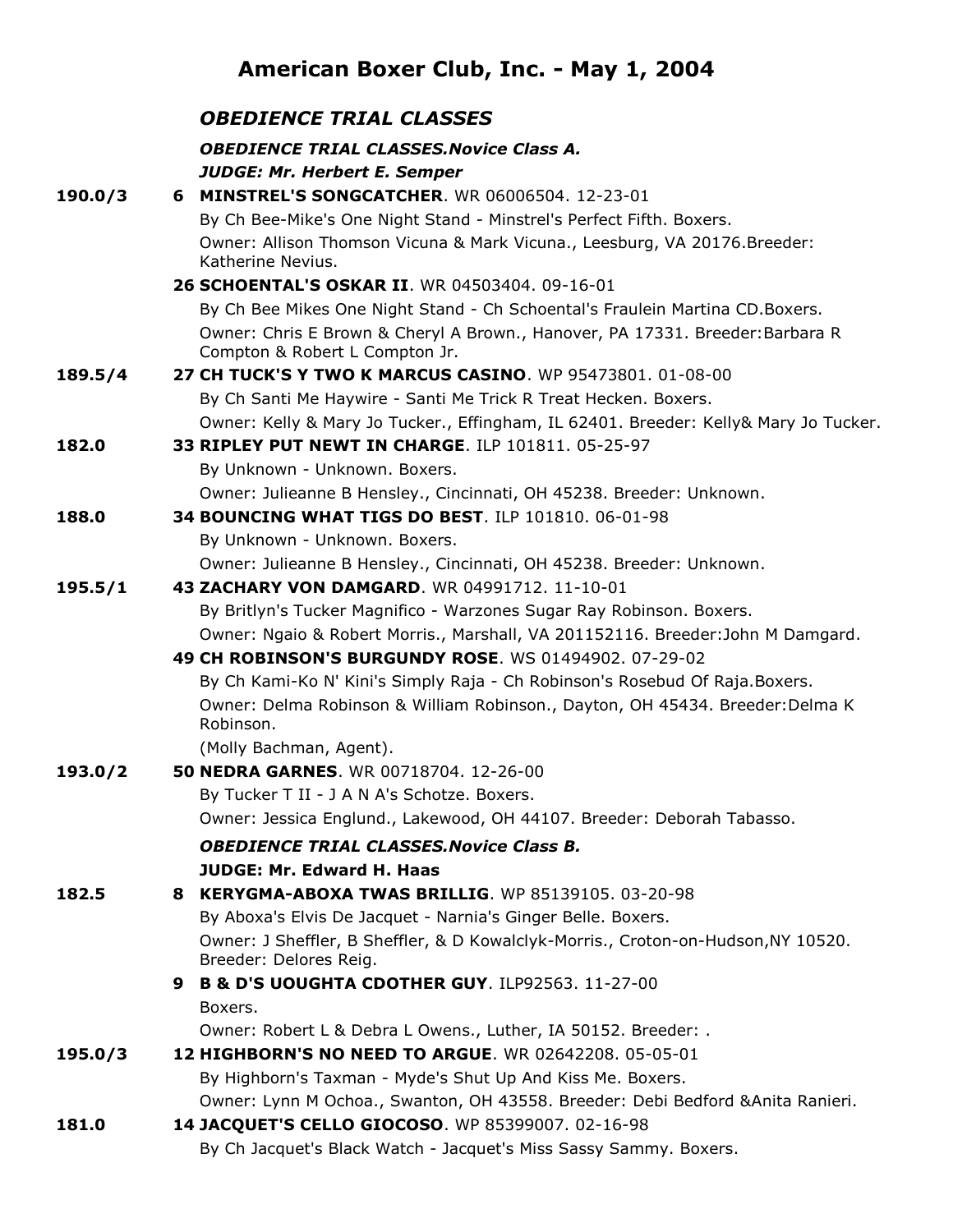|         | Owner: Karla Spitzer & Scott Friedman., Somis, CA 93066. Breeder: Anne Hall & Denise<br>Gionannoto.               |
|---------|-------------------------------------------------------------------------------------------------------------------|
| A       | 15 HARPO'S SOCIALGRACE D'JACQUET. WR 00094101. 07-10-00                                                           |
|         | By Ch Jacquet's Bravo Of Goldfield - Jacquet's Heliocentric. Boxers.                                              |
|         | Owner: Karla Spitzer & Scott Friedman., Somis, CA 93066. Breeder: Karla Spitzer &                                 |
|         | Scott Friedman.                                                                                                   |
| 172.0   | <b>20 KAUAI'S MADISON AVENUE. WR 05041404. 10-03-01</b>                                                           |
|         | By Ch Rasilons Tangos Talisman - Winlands Madison. Boxers.                                                        |
|         | Owner: Karen Sue Kent., Defiance, OH 43512. Breeder: Mary D Cline & Charles W Coull<br>& David A Cline.           |
|         | (Ann E Keil, Agent).                                                                                              |
| 189.0/4 | 24 JOSEPHINE VON BACHBETT. WS 00175503. 01-21-02                                                                  |
|         | By Ivo Vom Hafen - Xenia Von Sparta VCD1 CDX VCD1. Boxers.                                                        |
|         | Owner: Renee & Terry Basye., Beloit, WI 53511. Breeder: Cathy Hubert-Markos.                                      |
| 185.5   | 25 BRAVO'S CHORUS LINE. WR 06204205, 03-01-02                                                                     |
|         | By Ch Bee-Mike's One Night Stand - Ch Ramarco's Liza Of Paradocs. Boxers.                                         |
|         | Owner: Phil & Carol Garaghty., Crystal, MN 554283241. Breeder: Susan Finley.                                      |
| 188.0   | 28 CH RION RAVE REVIEW V COSTA BRAVA CD. WP 94131205. 10-27-99                                                    |
|         | By Ch Fowler's Cape Crusader - Ch Rion's Leather N Lace of Turo. Boxers.                                          |
|         | Owner: Leon & Ellen Tucker., Highlands Ranch, CO 80130. Breeder: Leon & Ellen Tucker<br>& R Wiggers & Don Teague. |
| 188.5   | 31 SEMPER FI STEALING HOME. WS 01295804. 07-17-02                                                                 |
|         | By Ch Southgate's Judgement Day CD AX AXJ - Semper Fi Bryan's Song. Boxers.                                       |
|         | Owner: Dena M Hudson & Claudia Clifton., Marietta, GA 30062. Breeder: Claudia & Mike<br>Clifton.                  |
| 175.0   | <b>32 DIXIE'S SOUTH'RN MAGNOLIA.</b> WR 05854401, 01-24-02                                                        |
|         | By Dixie's Breho Rebel Yell - Ch Dixie's Cajun Sunshine CD. Boxers.                                               |
|         | Owner: Robin Vaughan., Hampton, AR 717449617. Breeder: Robin Vaughan.                                             |
| 172.0   | 36 CH BELCO'S RIVERDANCE OF TWO C'S. WP 76852705, 11-25-96                                                        |
|         | By Elharlen's Leading Man - Ch Rajah III CD. Boxers.                                                              |
|         | Owner: Elizabeth Coviello Davis & Carolyn Coutanche., Taunton, MA 02780. Breeder:<br>Elizabeth Coviello Davis.    |
| 188.5   | <b>38 BELLCREST FORTUNE WAITS ECHO.</b> WP--81748401, 06-16-97                                                    |
|         | By Bellcrest Worth The Wait - Ch Syrr Run's Fortune Tella. Boxers.                                                |
|         | Owner: Sandra Halm., Freeland, MI 48623. Breeder: Shirley Bell.                                                   |
|         | 39 CH LAR-SAN'S DIAMOND IN THE ROUGH. WP 96378202. 01-18-00                                                       |
|         | By Ch Hi-Tech's Aristocrat - Ch Noble Heart's Jewel Of Lar-San CDX.Boxers.                                        |
|         | Owner: Larry W Stogner & Susan G Stogner., Knoxville, TN 37920.Breeder: Larry W<br>Stogner & Susan G Stogner.     |
|         | (Tami Mishler, Agent).                                                                                            |
| 172.0   | 42 TAILS OF THE VELVET BASCO. ILP101060. 07-22-99                                                                 |
|         | Boxers.                                                                                                           |
|         | Owner: Tracy Kinney., Batavia, OH 45103. Breeder: .                                                               |
| 188.5   | 47 BENCHMARK'S JOE LOUIS NA OAJ. WP 98257603. 07-08-00                                                            |
|         | By Ch Encore's Rock Solid - Benchmark's Kwik Cash. Boxers.                                                        |
|         | Owner: Brenda & Charles Staley., Monrovia, IN 46157. Breeder: EllenEllerman & Jerra                               |
|         | Ackerman.                                                                                                         |
| 196.0/2 | <b>53 BRUSHHILL'S BANNER YET WAVES. WR 06807902. 06-03-02</b>                                                     |
|         | By Ch TAJ's D Wilson Bentley - Brushhill's Mad For Madeline. Boxers.                                              |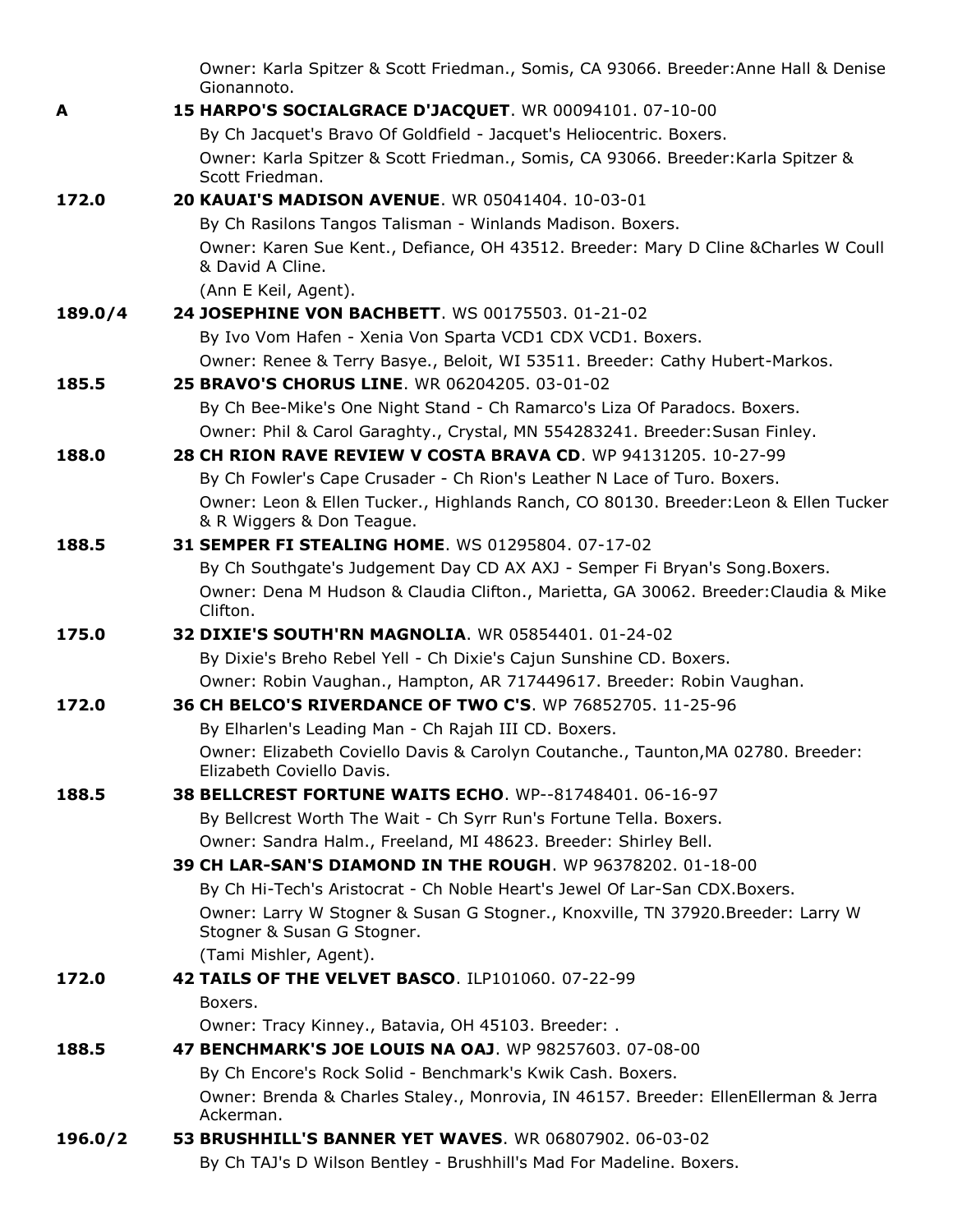|           | Owner: Jane Tully & Ellen Bradley., Canton, MA 02021. Breeder: Ellen Bradley.                      |
|-----------|----------------------------------------------------------------------------------------------------|
| 184.0     | 55 SUNCHASER'S BLEACHED BLONDE. ILP100396. 08-08-98                                                |
|           | By Ch Sunchase's Sundance Kid CD OA OAJ -<br>ChSunchase'sFashionablyLateUAOAOAPAJPNAJ.Boxers.      |
|           | Owner: T L Hendrickson., BrokenArrow, OK 74012. Breeder: Owner.                                    |
| 197.5/1/H | <b>57 SUNCHASE'S BOY TOY NA NAJ. WR 05750112, 11-22-01</b>                                         |
|           | By Ch Maxl's Golden Boy - Sunchase's Moment In Time UD NA NAJ. Boxers.                             |
|           | Owner: T L Hendrickson., BrokenArrow, OK 740129426. Breeder: Owner.                                |
| 188.5     | 62 CH BANTA-REIGEL'S SIZZLIN SENSATION CD. WR 01055704. 01-09-01                                   |
|           | By Ch Suncrests Fifth Of A Nickel - Reigels Rosie O Grady CD. Boxers.                              |
|           | Owner: Jo Haberl & B J Barnhart., Brooksville, FL 34601. Breeder: Jo A Haberl & B J<br>Barnhart.   |
|           | <b>OBEDIENCE TRIAL CLASSES.Open Class A.</b>                                                       |
|           | <b>JUDGE: Mr. Edward H. Haas</b>                                                                   |
|           | 23 JAKOB II CD NA NAJ. WP 88392901. 11-16-98                                                       |
|           | By Dupart Zethos V Adeltrots Two - Duchess Black Velvet. Boxers.                                   |
|           | Owner: Renee & Terry Basye Jr., Beloit, WI 535113838. Breeder: Johanna Ford.                       |
| 171.0/2   | 30 SWEET BEAU REGARDS 2 YOU CD OA AXJ. WR 03765205. 07-19-01                                       |
|           | By Ch Heart Acre's Formal Attire - Sweet'rTh'anne Whine UDX MX MXJ.Boxers.                         |
|           | Owner: James P & Ruth M Hutchins., Cincinnati, OH 45224. Breeder: Ruth Hutchins.                   |
| A         | 37 CH MCCOY'S PEPRHL PARADE MASTER CD OA OAJ. WP 77279602. 06-17-96                                |
|           | By Ch Ewo's Tie Breaker - Ch Gold Medal's Taylor Made. Boxers.                                     |
|           | Owner: Sue Ann Thompson., N Liberty, IA 52317. Breeder: Larry McCoy.                               |
|           | 44 FOR THE MOMENT. ILP90936. 07-29-97                                                              |
|           | Boxers.                                                                                            |
|           | Owner: Kristin Hess-Viscal., Rixeyville, VA 22737. Breeder: .                                      |
|           | 54 DERRAE'S EZEKIEL CD NA. WP 88815404. 11-05-98                                                   |
|           | By Ch Merrilane's Derrae Lazer Beam - Trefoil's Firebird. Boxers.                                  |
|           | Owner: Susan Watts., Upper Blk Eddy, PA 18792. Breeder: LaRae & Randy Derr.                        |
| 192.0/1   | 58 CH SUNCHASE'S BLONDE MOMENT CD OA OAJ. WP 99510501. 08-01-00                                    |
|           | By Ch Hi-Tech's Johnny J Of Boxerton - Ch Sunchase's Suicide BlondeUDX AX AXJ.<br>Boxers.          |
|           | Owner: T L Hendrickson., BrokenArrow, OK 74012. Breeder: Owner.                                    |
|           | 59 SUNCHASE'S DIRTY WHITE BOY CD OAJ. WP 99510502. 08-01-00                                        |
|           | By Ch Hi-Tech Johnny J Of Boxerton - Ch Sunchase's Suicide Blonde UDXAX AXJ.<br>Boxers.            |
|           | Owner: T L Hendrickson., BorkenArrow, OK 74012. Breeder: Owner.                                    |
|           | <b>OBEDIENCE TRIAL CLASSES.Open Class B.</b>                                                       |
|           | <b>JUDGE: Mr. Herbert E. Semper</b>                                                                |
|           | 7 BRILLIG'S SWEET JETER JIVE CD. ILP 95547. 06-04-00                                               |
|           | By Undisclosed - Undisclosed. Boxers.                                                              |
|           | Owner: Joanne E Sheffler & Bruce G Sheffler., Croton-on-Hudson, NY 10520. Breeder:<br>Undisclosed. |
|           | 192.0/4/HC 16 SUNCHASE'S SMOKIN' IN HAVANA UD. WP 87714401. 08-07-98                               |
|           | By Ch Sunchase's Sundance Kid CD - Ch Sunchase's Fashionably Late UD. Boxers.                      |
|           | Owner: Larrie J Moody & Tracy Hendrickson., Pittsburg, KS 66762.Breeder: Tracy L.<br>Hendrickson.  |
| 191.0     | 21 VENI VEDI VECI. WP 98921601. 09-12-00                                                           |
|           |                                                                                                    |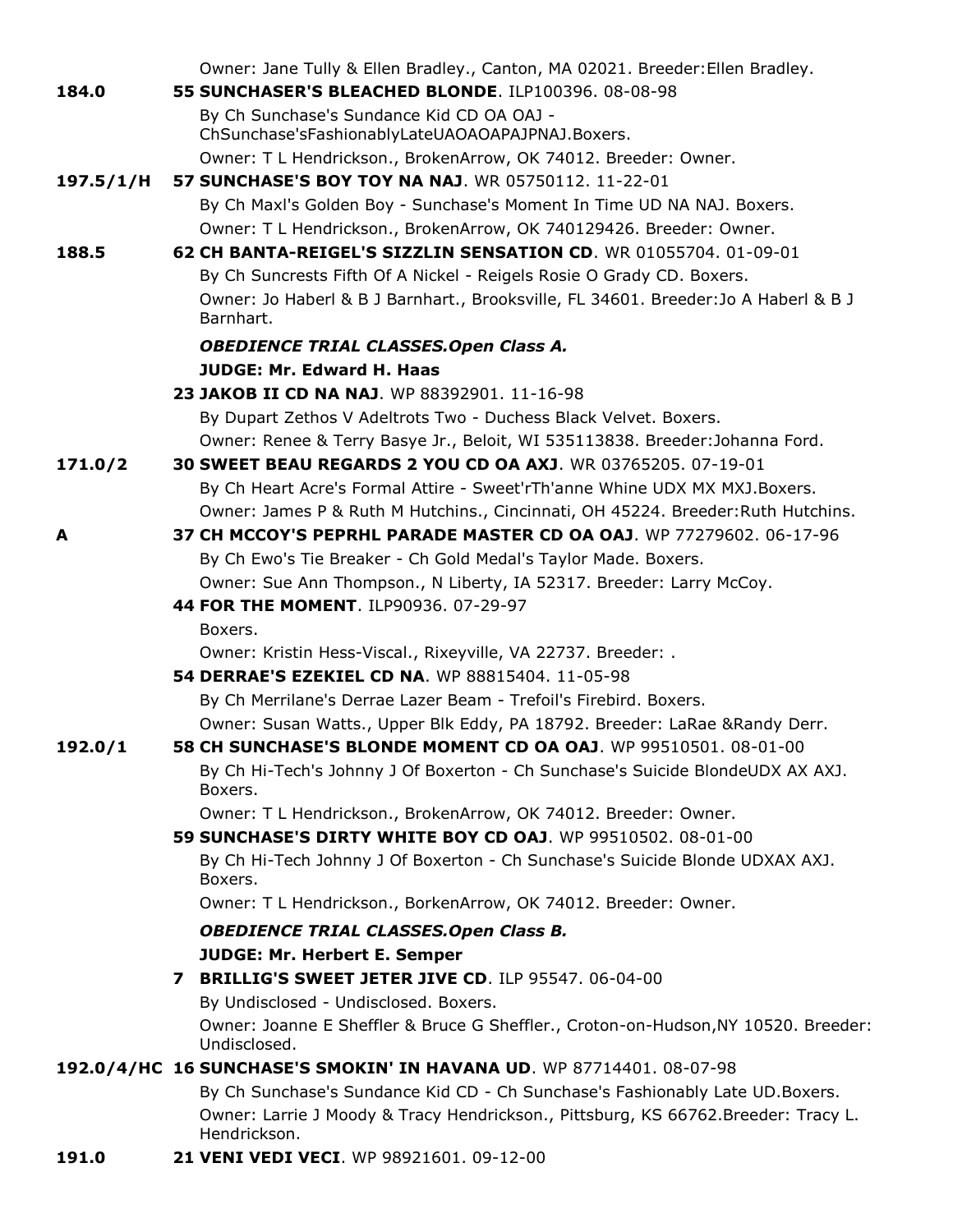|         | By Sargeant Winston Delite - Chewy Baby Ruth. Boxers.                                                               |
|---------|---------------------------------------------------------------------------------------------------------------------|
|         | Owner: Kristie & Keith Lowry., Ashburn, VA 20147. Breeder: LucilleDodson.                                           |
| 193.5/2 | 29 SWEET GEORGIE GIRL UD AX MXJ. WR 03765206. 07-19-01                                                              |
|         | By Ch Heart Acre's Formal Attire - Sweet'r Th'anne Whine UDX MX MXJ.Boxers.                                         |
|         | Owner: James P & Ruth M Hutchins., Cincinnati, OH 45224. Breeder: Ruth Hutchins.                                    |
| 195.0/1 | 41 HEART ACRES BRONZE OF KARJEAN UD MX AXJ. WP 83814503. 02-25-98                                                   |
|         | By Ch Josha's Linebacker CD - Heart Acres Mistress Karjean. Boxers.                                                 |
|         | Owner: Peggie Makowski., Mentor, OH 44060. Breeder: Carol Nesbitt & Priscilla Kilman.                               |
|         | 46 SCHMIDT'S SLICK LADY'S BLACK ONYX CD NAJ. WR 02536601. 04-20-01                                                  |
|         | By Ch Syrr Run's OnLine Heart Acreas - Schmidt's Lady Rosalyn. Boxers.                                              |
|         | Owner: Leta L McCulla., St Paris, OH 43072. Breeder: Julie Schmidt.                                                 |
| 190.5   | 56 CH SUNCHASE'S SUICIDE BLONDE UDX AX AXJ. WP 72065804, 07-21-96                                                   |
|         | By Ch Shieldmont's Let's Make A Deal - Ch Sunchase's Hollywood HypeCD. Boxers.                                      |
|         | Owner: T L Hendrickson., BrokenArrow, OK 74012. Breeder: Owner.                                                     |
| 193.5/3 | <b>60 CH SUNCHASE'S ZERO TO HERO UD AX AXJ.</b> WP 82586701, 11-22-97                                               |
|         | By Ch Holly Lane's Spin A Dream - Ch Sunchase                                                                       |
|         | FashionablyLateUDOAOAPNAJAJP.Boxers.                                                                                |
|         | Owner: T L Hendrickson., BrokenArrow, OK 74012. Breeder: Owner.                                                     |
| 190.5   | 61 SUNCHASE'S CAUGHT PEEKING UD OA OAJ. WP 82586702. 11-22-97                                                       |
|         | By Ch Holly Lane's Spin A Dream -                                                                                   |
|         | ChSunchase'sFashionablyLateUDOAOAPNAJAJP.Boxers.<br>Owner: T L Hendrickson., BrokenArrow, OK 74012. Breeder: Owner. |
|         |                                                                                                                     |
|         | <b>OBEDIENCE TRIAL CLASSES. Utility Class A.</b><br><b>JUDGE: Mr. Herbert E. Semper</b>                             |
|         | 40 CH NOBLE HEART'S JEWEL OF LAR-SAN CDX, WP 70368103, 04-24-96                                                     |
|         | By Ch CJ's Spider Of Alimar - Boxwoods Enchantress. Boxers.                                                         |
|         | Owner: Larry W & Susan G Stogner., Knoxville, TN 37920. Breeder: Susan & Sallie                                     |
|         | Peters & McMillians.                                                                                                |
|         | 51 HARPO'S CERTAINCHARM D'JACQUET CDX. WR 00094102. 07-10-00                                                        |
|         | By Ch Jacquet's Bravo of Goldfield - Jacquet's Heilocentric CDX. Boxers.                                            |
|         | Owner: Mary Nee & Karla Spitzer., Fairview Heights, IL 622083521.Breeder: Karla<br>Spitzer & Scott Friedman.        |
|         | <b>OBEDIENCE TRIAL CLASSES. Utility Class B.</b>                                                                    |
|         | <b>JUDGE: Mr. Edward H. Haas</b>                                                                                    |
| 192.0/1 | 16 SUNCHASE'S SMOKIN' IN HAVANA UD. WP 87714401. 08-07-98                                                           |
|         | By Ch Sunchase's Sundance Kid CD - Ch Sunchase's Fashionably Late UD. Boxers.                                       |
|         | Owner: Larrie J Moody & Tracy Hendrickson., Pittsburg, KS 66762.Breeder: Tracy L.<br>Hendrickson.                   |
| 191.5/2 | 17 OTCH SUNCHASE'S NO SPIKED HEELS UDX. WP 54806601. 02-19-94                                                       |
|         | By Ch Rochils Grande Marshall - Sunchase's Jumpstart M'Heart CD. Boxers.                                            |
|         | Owner: Larrie J Moody & Tracy Hendrickson., Pittsburg, KS 66762.Breeder: Tracy L.<br>Hendrickson.                   |
|         | 29 SWEET GEORGIE GIRL UD AX MXJ. WR 03765206. 07-19-01                                                              |
|         |                                                                                                                     |
|         | By Ch Heart Acre's Formal Attire - Sweet'r Th'anne Whine UDX MX MXJ.Boxers.                                         |
|         | Owner: James P & Ruth M Hutchins., Cincinnati, OH 45224. Breeder: Ruth Hutchins.                                    |
|         | 41 HEART ACRES BRONZE OF KARJEAN UD MX AXJ. WP 83814503. 02-25-98                                                   |
|         | By Ch Josha's Linebacker CD - Heart Acres Mistress Karjean. Boxers.                                                 |
|         | Owner: Peggie Makowski., Mentor, OH 44060. Breeder: Carol Nesbitt & Priscilla Kilman.                               |
|         |                                                                                                                     |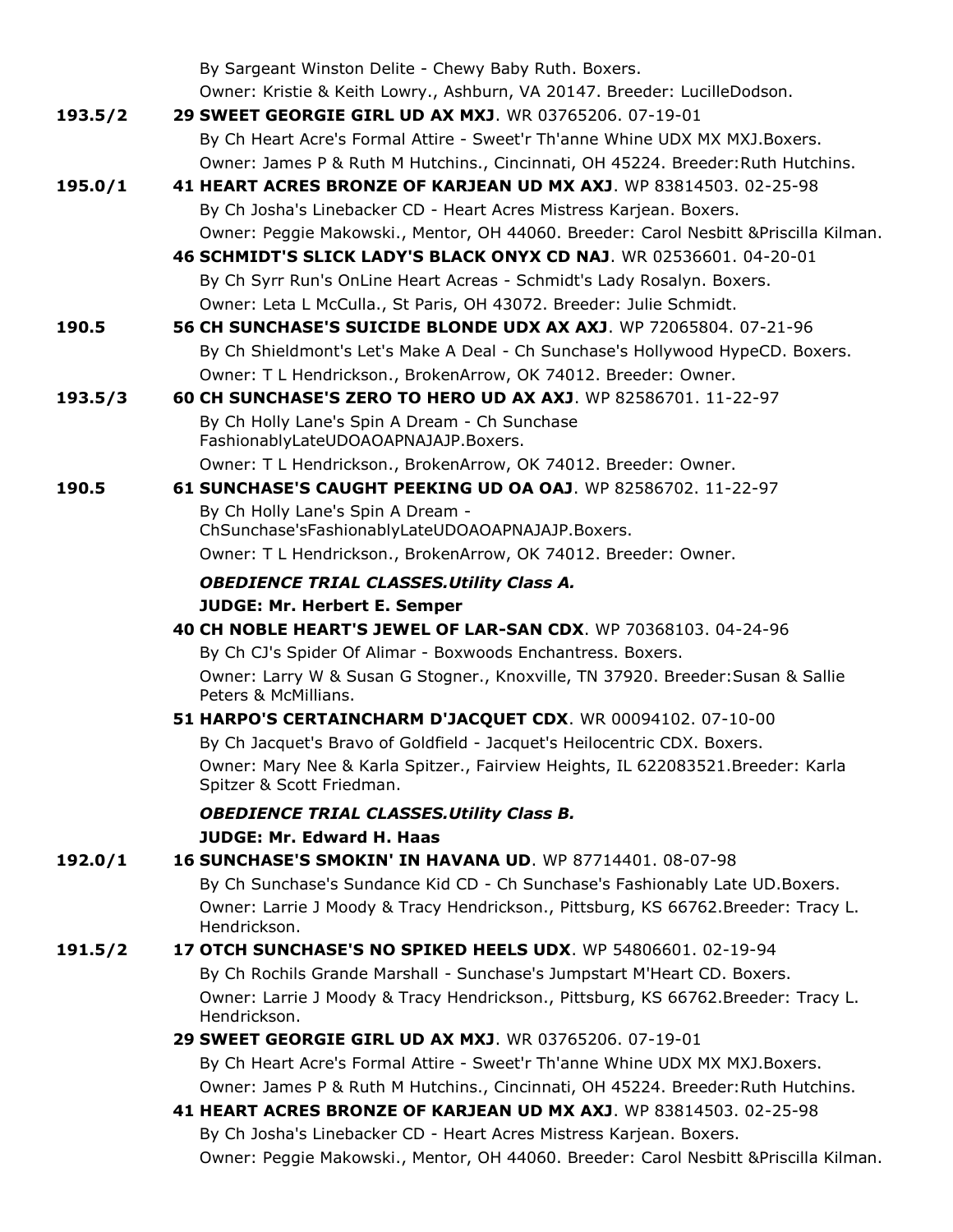|         | <b>52 SHERWOOD'S EMERALD LADY UD NA NAJ.</b> WP 82222501, 12-11-97                                                                         |
|---------|--------------------------------------------------------------------------------------------------------------------------------------------|
|         | By Ch Savoy Sicilian Stiletto CD - Ch Ruffian's Ryan Of Sherwood UD. Boxers.                                                               |
|         | Owner: Jane Tully., Canton, MA 02021. Breeder: Colleen Fleury.                                                                             |
|         | 56 CH SUNCHASE'S SUICIDE BLONDE UDX AX AXJ. WP 72065804, 07-21-96                                                                          |
|         | By Ch Shieldmont's Let's Make A Deal - Ch Sunchase's Hollywood HypeCD. Boxers.                                                             |
|         | Owner: T L Hendrickson., BrokenArrow, OK 74012. Breeder: Owner.                                                                            |
| 188.5/3 | 60 CH SUNCHASE'S ZERO TO HERO UD AX AXJ. WP 82586701. 11-22-97                                                                             |
|         | By Ch Holly Lane's Spin A Dream - Ch Sunchase                                                                                              |
|         | FashionablyLateUDOAOAPNAJAJP.Boxers.                                                                                                       |
|         | Owner: T L Hendrickson., BrokenArrow, OK 74012. Breeder: Owner.                                                                            |
|         | 61 SUNCHASE'S CAUGHT PEEKING UD OA OAJ. WP 82586702. 11-22-97                                                                              |
|         | By Ch Holly Lane's Spin A Dream -                                                                                                          |
|         | ChSunchase'sFashionablyLateUDOAOAPNAJAJP.Boxers.                                                                                           |
|         | Owner: T L Hendrickson., BrokenArrow, OK 74012. Breeder: Owner.                                                                            |
|         | <b>OBEDIENCE TRIAL CLASSES. Brace Competition (Obedience).</b>                                                                             |
|         | <b>JUDGE: Mr. Herbert E. Semper</b>                                                                                                        |
| 185.5/1 | 47 BENCHMARK'S JOE LOUIS NA OAJ. WP 98257603. 07-08-00                                                                                     |
|         | By Ch Encore's Rock Solid - Benchmark's Kwik Cash. Boxers.                                                                                 |
|         | Owner: Brenda & Charles Staley., Monrovia, IN 46157. Breeder: EllenEllerman & Jerra                                                        |
|         | Ackerman.                                                                                                                                  |
| 185.5   | <b>48 STALEY'S SADIE GIRL CD AX AXJ.</b> WP 86163402, 06-18-98                                                                             |
|         | By Pritiboy Butch Koenig - Comanche Bethsheba. Boxers.                                                                                     |
| 185.0/2 | Owner: Brenda Staley., Monrovia, IN 46157. Breeder: Rhonda Peter.<br><b>60 CH SUNCHASE'S ZERO TO HERO UD AX AXJ.</b> WP 82586701, 11-22-97 |
|         | By Ch Holly Lane's Spin A Dream - Ch Sunchase                                                                                              |
|         | FashionablyLateUDOAOAPNAJAJP.Boxers.                                                                                                       |
|         | Owner: T L Hendrickson., BrokenArrow, OK 74012. Breeder: Owner.                                                                            |
| 185.0   | 61 SUNCHASE'S CAUGHT PEEKING UD OA OAJ. WP 82586702. 11-22-97                                                                              |
|         | By Ch Holly Lane's Spin A Dream -                                                                                                          |
|         | ChSunchase'sFashionablyLateUDOAOAPNAJAJP.Boxers.                                                                                           |
|         | Owner: T L Hendrickson., BrokenArrow, OK 74012. Breeder: Owner.                                                                            |
|         | <b>OBEDIENCE TRIAL CLASSES. Veterans Class (Obedience).</b>                                                                                |
|         | <b>JUDGE: Mr. Herbert E. Semper</b>                                                                                                        |
| 181.0/3 | 10 B& D'S SHE TALKS TOO MUCH UD OA NAJ. ILP83949. 12-28-92                                                                                 |
|         | By Mullins' Maxwell - Adrea's Sheba. Boxers.                                                                                               |
|         | Owner: Robert L & Debra L Owens., Luther, IA 50152. Breeder: Donald& Cathy Mullins.                                                        |
| 184.0/2 | 11 CH MERRILANE'S REGAL CHOICE CDX. WP 63318501. 05-05-95                                                                                  |
|         | By Ch Merrilane's Equalizer - Ch Keil's Set Point. Boxers.                                                                                 |
|         | Owner: Korinne Vanderpool., Frisco, TX 75035. Breeder: Chuck Coull& Merrilane                                                              |
|         | Kennels.                                                                                                                                   |
| 189.5/1 | 38 BELLCREST FORTUNE WAITS ECHO. WP--81748401. 06-16-97                                                                                    |
|         | By Bellcrest Worth The Wait - Ch Syrr Run's Fortune Tella. Boxers.                                                                         |
|         | Owner: Sandra Halm., Freeland, MI 48623. Breeder: Shirley Bell.                                                                            |
|         | <b>OBEDIENCE TRIAL CLASSES.Pre-Novice.</b>                                                                                                 |
|         | <b>JUDGE: Mr. Herbert E. Semper</b>                                                                                                        |
| A       | 6 MINSTREL'S SONGCATCHER. WR 06006504. 12-23-01                                                                                            |
|         | By Ch Bee-Mike's One Night Stand - Minstrel's Perfect Fifth. Boxers.                                                                       |
|         | Owner: Allison Thomson Vicuna & Mark Vicuna., Leesburg, VA 20176. Breeder:                                                                 |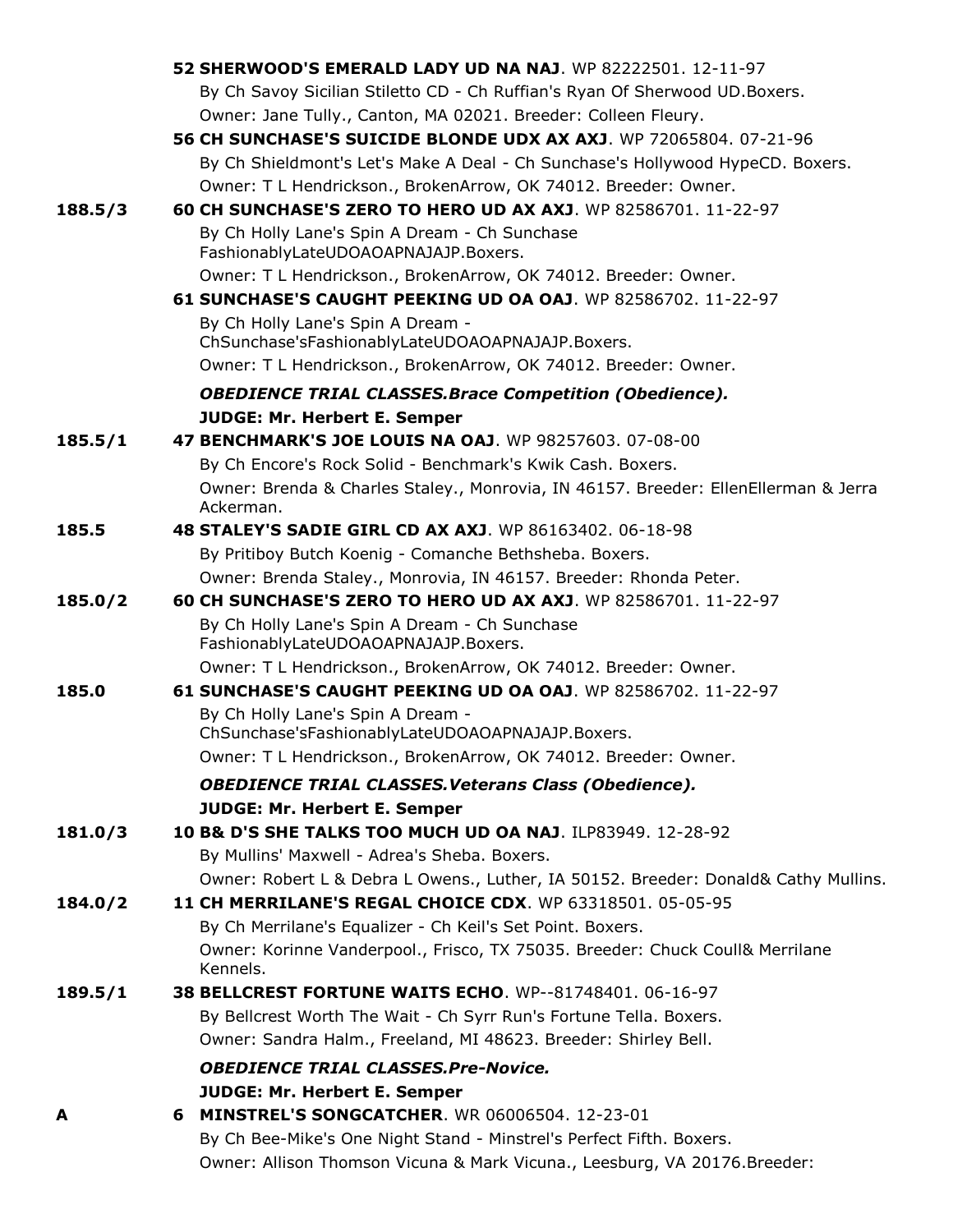Katherine Nevius.

**191.0/2 14 JACQUET'S CELLO GIOCOSO**. WP 85399007. 02-16-98 By Ch Jacquet's Black Watch - Jacquet's Miss Sassy Sammy. Boxers. Owner: Karla Spitzer & Scott Friedman., Somis, CA 93066. Breeder:Anne Hall & Denise Gionannoto. **159.0/4 18 WINMERE GREAT EXPECTATIONS**. WP 85796801. 03-29-98 By Ch Winmere Eternal Flame - Ch Winmere Sweet And Shiny Eyes. Boxers. Owner: Theresa Garton., Oklahoma City, OK 73113. Breeder: Theresa Garton.

#### **193.0/1 19 CH ECHO'S CONTROLLED CHAOS**. WP 99179901. 09-02-00 By Ch Arriba Talisman Ego - Ch Echo's Showtime. Boxers. Owner: Sandra Halm & Vicki Agle., Freeland, MI 48623. Breeder:Vicki Agle & Terry Agle.

#### **189.0/3 22 KIMBR-D'S MY PAL MUGSY**. WR 03396505. 06-13-01 By Kimberd Maple Creek Destiny - Kimber-D's Echo Of Tara. Boxers. Owner: Jennifer Tomko., Cortland, OH 44410. Breeder: Dale Harris KimA Harris.

**45 HABERL'S FOREVER YOUNG**. WS 04660204. 07-06-03

By Ch Garnsey's Varsity Blues - Ch Banta-Riegel's Sizzlin SensationCD. Boxers. Owner: Mary Jane Alencewicz & Don Garrett., Montverde, FL 34756.Breeder: Jo Ann Haberl & B J Barnhart.

### **American Boxer Club, Inc. - May 1, 2004**

### *OBEDIENCE TRIAL CLASSES*

#### *OBEDIENCE TRIAL CLASSES.Novice Class A. JUDGE: Mr. Herbert E. Semper*

| 190.0/3 | <b>6 MINSTREL'S SONGCATCHER.</b> WR 06006504, 12-23-01                                                          |
|---------|-----------------------------------------------------------------------------------------------------------------|
|         | By Ch Bee-Mike's One Night Stand - Minstrel's Perfect Fifth. Boxers.                                            |
|         | Owner: Allison Thomson Vicuna & Mark Vicuna., Leesburg, VA 20176. Breeder:<br>Katherine Nevius.                 |
|         | 26 SCHOENTAL'S OSKAR II. WR 04503404. 09-16-01                                                                  |
|         | By Ch Bee Mikes One Night Stand - Ch Schoental's Fraulein Martina CD. Boxers.                                   |
|         | Owner: Chris E Brown & Cheryl A Brown., Hanover, PA 17331. Breeder: Barbara R<br>Compton & Robert L Compton Jr. |
| 189.5/4 | 27 CH TUCK'S Y TWO K MARCUS CASINO. WP 95473801, 01-08-00                                                       |
|         | By Ch Santi Me Haywire - Santi Me Trick R Treat Hecken. Boxers.                                                 |
|         | Owner: Kelly & Mary Jo Tucker., Effingham, IL 62401. Breeder: Kelly& Mary Jo Tucker.                            |
| 182.0   | <b>33 RIPLEY PUT NEWT IN CHARGE. ILP 101811, 05-25-97</b>                                                       |
|         | By Unknown - Unknown. Boxers.                                                                                   |
|         | Owner: Julieanne B Hensley., Cincinnati, OH 45238. Breeder: Unknown.                                            |
| 188.0   | <b>34 BOUNCING WHAT TIGS DO BEST. ILP 101810, 06-01-98</b>                                                      |
|         | By Unknown - Unknown. Boxers.                                                                                   |
|         | Owner: Julieanne B Hensley., Cincinnati, OH 45238. Breeder: Unknown.                                            |
| 195.5/1 | 43 ZACHARY VON DAMGARD. WR 04991712. 11-10-01                                                                   |
|         | By Britlyn's Tucker Magnifico - Warzones Sugar Ray Robinson. Boxers.                                            |
|         | Owner: Ngaio & Robert Morris., Marshall, VA 201152116. Breeder: John M Damgard.                                 |
|         | 49 CH ROBINSON'S BURGUNDY ROSE. WS 01494902. 07-29-02                                                           |
|         | By Ch Kami-Ko N' Kini's Simply Raja - Ch Robinson's Rosebud Of Raja. Boxers.                                    |
|         | Owner: Delma Robinson & William Robinson., Dayton, OH 45434. Breeder: Delma K                                   |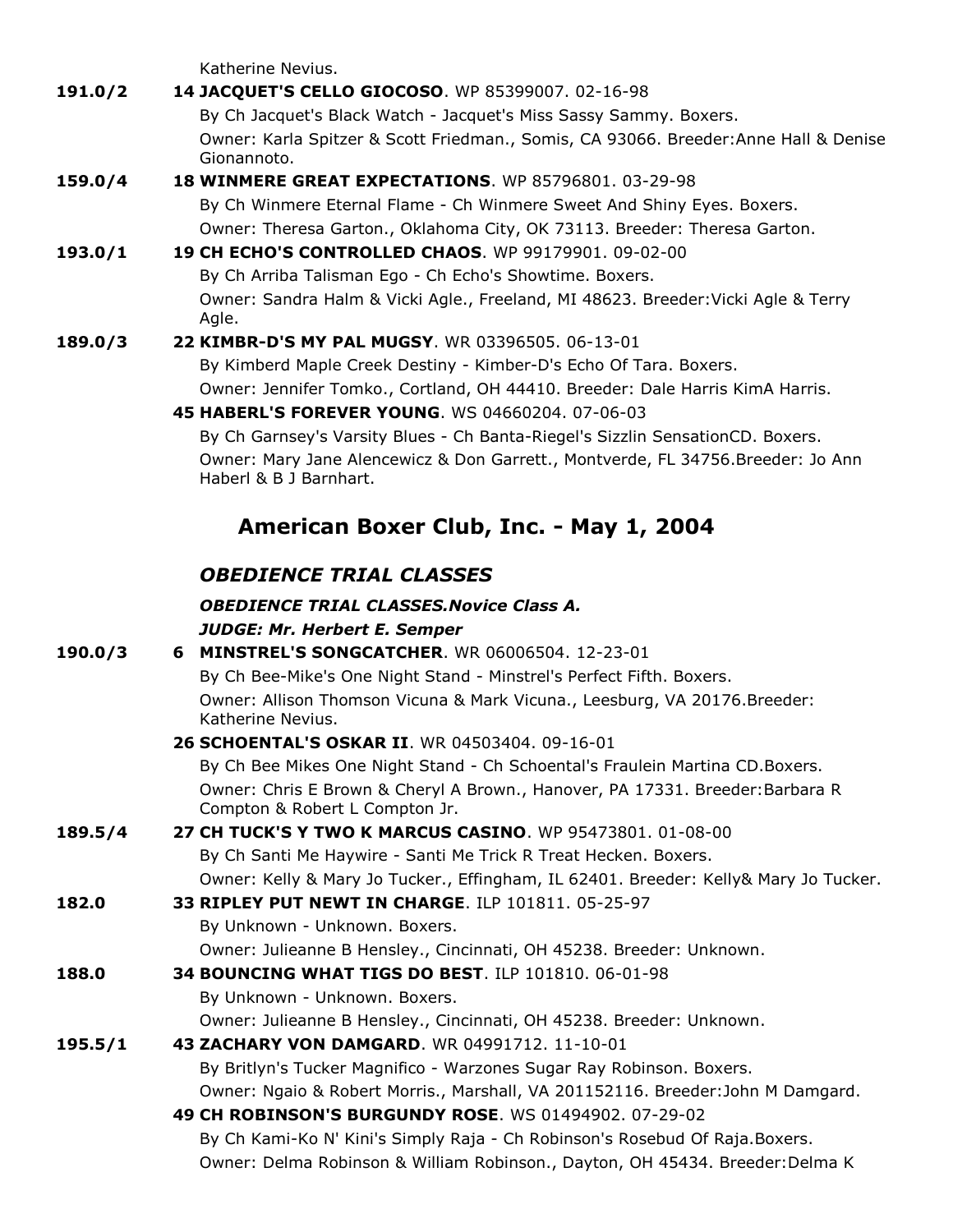|         | Robinson.                                                                                                                                  |
|---------|--------------------------------------------------------------------------------------------------------------------------------------------|
|         | (Molly Bachman, Agent).                                                                                                                    |
| 193.0/2 | <b>50 NEDRA GARNES. WR 00718704, 12-26-00</b>                                                                                              |
|         | By Tucker T II - J A N A's Schotze. Boxers.                                                                                                |
|         | Owner: Jessica Englund., Lakewood, OH 44107. Breeder: Deborah Tabasso.                                                                     |
|         | <b>OBEDIENCE TRIAL CLASSES. Novice Class B.</b>                                                                                            |
|         | <b>JUDGE: Mr. Edward H. Haas</b>                                                                                                           |
| 182.5   | 8 KERYGMA-ABOXA TWAS BRILLIG. WP 85139105. 03-20-98                                                                                        |
|         | By Aboxa's Elvis De Jacquet - Narnia's Ginger Belle. Boxers.                                                                               |
|         | Owner: J Sheffler, B Sheffler, & D Kowalclyk-Morris., Croton-on-Hudson, NY 10520.<br>Breeder: Delores Reig.                                |
|         | 9 B & D'S UOUGHTA CDOTHER GUY. ILP92563. 11-27-00                                                                                          |
|         | Boxers.                                                                                                                                    |
|         | Owner: Robert L & Debra L Owens., Luther, IA 50152. Breeder: .                                                                             |
| 195.0/3 | 12 HIGHBORN'S NO NEED TO ARGUE. WR 02642208, 05-05-01                                                                                      |
|         | By Highborn's Taxman - Myde's Shut Up And Kiss Me. Boxers.                                                                                 |
|         | Owner: Lynn M Ochoa., Swanton, OH 43558. Breeder: Debi Bedford & Anita Ranieri.                                                            |
| 181.0   | 14 JACQUET'S CELLO GIOCOSO. WP 85399007. 02-16-98                                                                                          |
|         | By Ch Jacquet's Black Watch - Jacquet's Miss Sassy Sammy. Boxers.                                                                          |
|         | Owner: Karla Spitzer & Scott Friedman., Somis, CA 93066. Breeder: Anne Hall & Denise<br>Gionannoto.                                        |
| A       | 15 HARPO'S SOCIALGRACE D'JACQUET. WR 00094101. 07-10-00                                                                                    |
|         | By Ch Jacquet's Bravo Of Goldfield - Jacquet's Heliocentric. Boxers.                                                                       |
|         | Owner: Karla Spitzer & Scott Friedman., Somis, CA 93066. Breeder: Karla Spitzer &<br>Scott Friedman.                                       |
| 172.0   | <b>20 KAUAI'S MADISON AVENUE.</b> WR 05041404, 10-03-01                                                                                    |
|         | By Ch Rasilons Tangos Talisman - Winlands Madison. Boxers.                                                                                 |
|         | Owner: Karen Sue Kent., Defiance, OH 43512. Breeder: Mary D Cline & Charles W Coull<br>& David A Cline.                                    |
|         | (Ann E Keil, Agent).                                                                                                                       |
| 189.0/4 | 24 JOSEPHINE VON BACHBETT. WS 00175503. 01-21-02                                                                                           |
|         | By Ivo Vom Hafen - Xenia Von Sparta VCD1 CDX VCD1. Boxers.                                                                                 |
|         | Owner: Renee & Terry Basye., Beloit, WI 53511. Breeder: Cathy Hubert-Markos.                                                               |
| 185.5   | 25 BRAVO'S CHORUS LINE. WR 06204205. 03-01-02                                                                                              |
|         | By Ch Bee-Mike's One Night Stand - Ch Ramarco's Liza Of Paradocs. Boxers.                                                                  |
|         | Owner: Phil & Carol Garaghty., Crystal, MN 554283241. Breeder: Susan Finley.                                                               |
| 188.0   | 28 CH RION RAVE REVIEW V COSTA BRAVA CD. WP 94131205. 10-27-99<br>By Ch Fowler's Cape Crusader - Ch Rion's Leather N Lace of Turo. Boxers. |
|         | Owner: Leon & Ellen Tucker., Highlands Ranch, CO 80130. Breeder: Leon & Ellen Tucker                                                       |
|         | & R Wiggers & Don Teague.                                                                                                                  |
| 188.5   | 31 SEMPER FI STEALING HOME. WS 01295804. 07-17-02                                                                                          |
|         | By Ch Southgate's Judgement Day CD AX AXJ - Semper Fi Bryan's Song. Boxers.                                                                |
|         | Owner: Dena M Hudson & Claudia Clifton., Marietta, GA 30062. Breeder: Claudia & Mike<br>Clifton.                                           |
| 175.0   | 32 DIXIE'S SOUTH'RN MAGNOLIA. WR 05854401. 01-24-02                                                                                        |
|         | By Dixie's Breho Rebel Yell - Ch Dixie's Cajun Sunshine CD. Boxers.                                                                        |
|         | Owner: Robin Vaughan., Hampton, AR 717449617. Breeder: Robin Vaughan.                                                                      |
| 172.0   | 36 CH BELCO'S RIVERDANCE OF TWO C'S. WP 76852705. 11-25-96                                                                                 |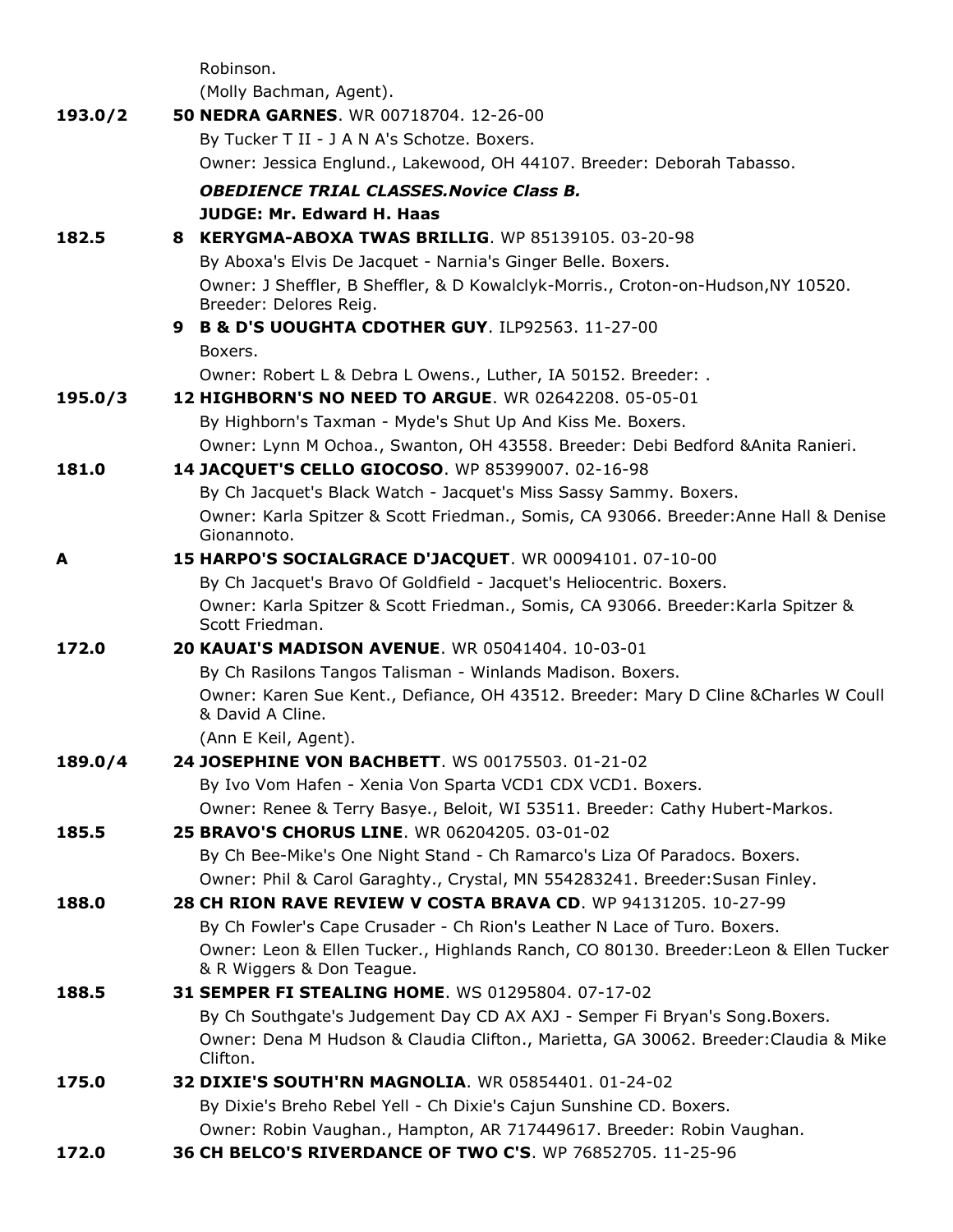|           | By Elharlen's Leading Man - Ch Rajah III CD. Boxers.                                                           |
|-----------|----------------------------------------------------------------------------------------------------------------|
|           | Owner: Elizabeth Coviello Davis & Carolyn Coutanche., Taunton, MA 02780. Breeder:<br>Elizabeth Coviello Davis. |
| 188.5     | 38 BELLCREST FORTUNE WAITS ECHO. WP--81748401. 06-16-97                                                        |
|           | By Bellcrest Worth The Wait - Ch Syrr Run's Fortune Tella. Boxers.                                             |
|           | Owner: Sandra Halm., Freeland, MI 48623. Breeder: Shirley Bell.                                                |
|           | 39 CH LAR-SAN'S DIAMOND IN THE ROUGH. WP 96378202. 01-18-00                                                    |
|           | By Ch Hi-Tech's Aristocrat - Ch Noble Heart's Jewel Of Lar-San CDX.Boxers.                                     |
|           | Owner: Larry W Stogner & Susan G Stogner., Knoxville, TN 37920.Breeder: Larry W<br>Stogner & Susan G Stogner.  |
|           | (Tami Mishler, Agent).                                                                                         |
| 172.0     | 42 TAILS OF THE VELVET BASCO. ILP101060. 07-22-99                                                              |
|           | Boxers.                                                                                                        |
|           | Owner: Tracy Kinney., Batavia, OH 45103. Breeder: .                                                            |
| 188.5     | 47 BENCHMARK'S JOE LOUIS NA OAJ. WP 98257603. 07-08-00                                                         |
|           | By Ch Encore's Rock Solid - Benchmark's Kwik Cash. Boxers.                                                     |
|           | Owner: Brenda & Charles Staley., Monrovia, IN 46157. Breeder: EllenEllerman & Jerra<br>Ackerman.               |
| 196.0/2   | <b>53 BRUSHHILL'S BANNER YET WAVES.</b> WR 06807902, 06-03-02                                                  |
|           | By Ch TAJ's D Wilson Bentley - Brushhill's Mad For Madeline. Boxers.                                           |
|           | Owner: Jane Tully & Ellen Bradley., Canton, MA 02021. Breeder: Ellen Bradley.                                  |
| 184.0     | 55 SUNCHASER'S BLEACHED BLONDE. ILP100396. 08-08-98                                                            |
|           | By Ch Sunchase's Sundance Kid CD OA OAJ -<br>ChSunchase'sFashionablyLateUAOAOAPAJPNAJ.Boxers.                  |
|           | Owner: T L Hendrickson., BrokenArrow, OK 74012. Breeder: Owner.                                                |
| 197.5/1/H | 57 SUNCHASE'S BOY TOY NA NAJ. WR 05750112, 11-22-01                                                            |
|           | By Ch Maxl's Golden Boy - Sunchase's Moment In Time UD NA NAJ. Boxers.                                         |
|           | Owner: T L Hendrickson., BrokenArrow, OK 740129426. Breeder: Owner.                                            |
| 188.5     | 62 CH BANTA-REIGEL'S SIZZLIN SENSATION CD. WR 01055704. 01-09-01                                               |
|           | By Ch Suncrests Fifth Of A Nickel - Reigels Rosie O Grady CD. Boxers.                                          |
|           | Owner: Jo Haberl & B J Barnhart., Brooksville, FL 34601. Breeder: Jo A Haberl & B J<br>Barnhart.               |
|           | <b>OBEDIENCE TRIAL CLASSES.Open Class A.</b>                                                                   |
|           | <b>JUDGE: Mr. Edward H. Haas</b>                                                                               |
|           | 23 JAKOB II CD NA NAJ. WP 88392901. 11-16-98                                                                   |
|           | By Dupart Zethos V Adeltrots Two - Duchess Black Velvet. Boxers.                                               |
|           | Owner: Renee & Terry Basye Jr., Beloit, WI 535113838. Breeder: Johanna Ford.                                   |
| 171.0/2   | 30 SWEET BEAU REGARDS 2 YOU CD OA AXJ. WR 03765205. 07-19-01                                                   |
|           | By Ch Heart Acre's Formal Attire - Sweet'rTh'anne Whine UDX MX MXJ.Boxers.                                     |
|           | Owner: James P & Ruth M Hutchins., Cincinnati, OH 45224. Breeder: Ruth Hutchins.                               |
| А         | 37 CH MCCOY'S PEPRHL PARADE MASTER CD OA OAJ. WP 77279602. 06-17-96                                            |
|           | By Ch Ewo's Tie Breaker - Ch Gold Medal's Taylor Made. Boxers.                                                 |
|           | Owner: Sue Ann Thompson., N Liberty, IA 52317. Breeder: Larry McCoy.                                           |
|           | 44 FOR THE MOMENT. ILP90936. 07-29-97                                                                          |
|           | Boxers.                                                                                                        |
|           | Owner: Kristin Hess-Viscal., Rixeyville, VA 22737. Breeder: .                                                  |
|           | 54 DERRAE'S EZEKIEL CD NA. WP 88815404. 11-05-98                                                               |
|           | By Ch Merrilane's Derrae Lazer Beam - Trefoil's Firebird. Boxers.                                              |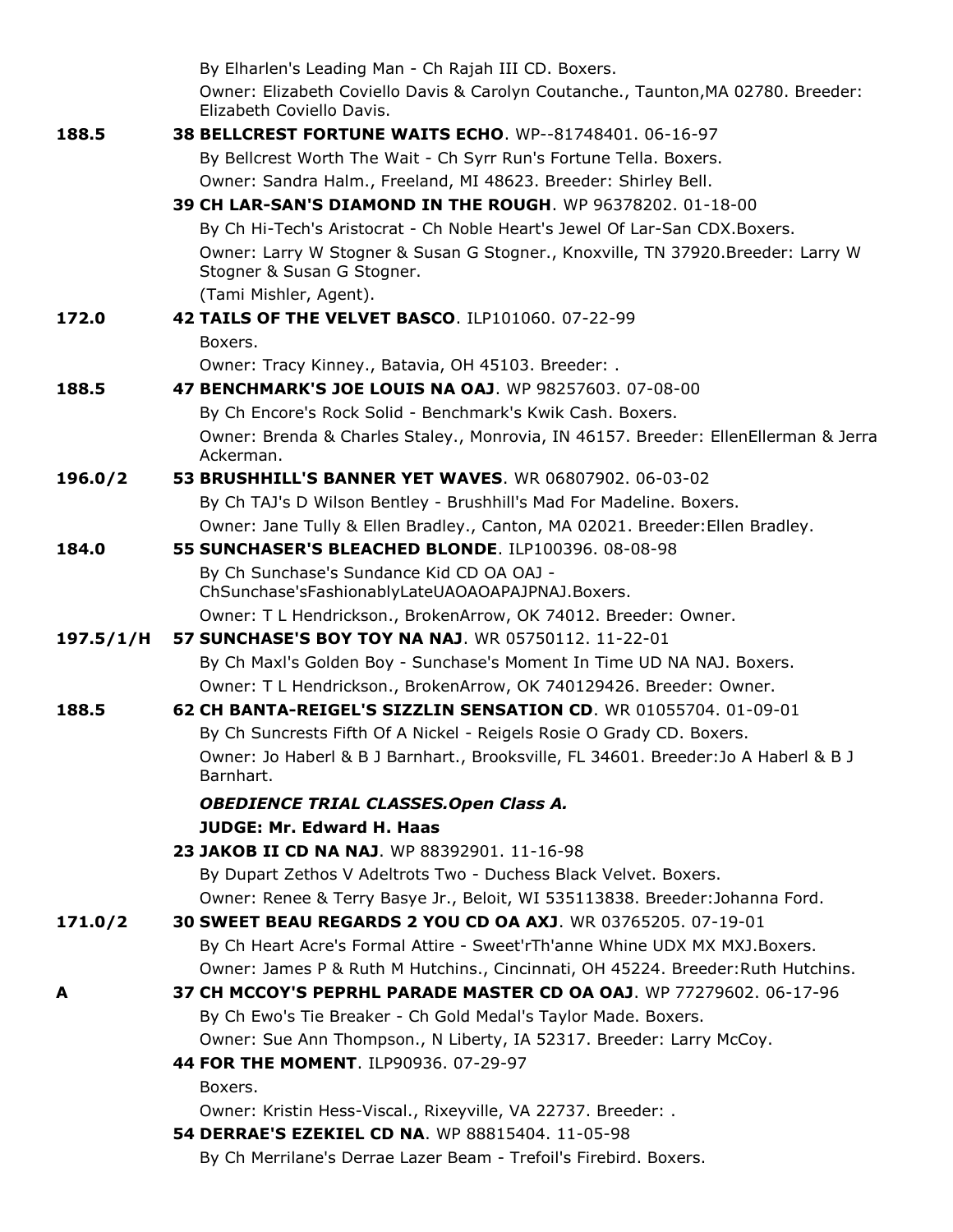Owner: Susan Watts., Upper Blk Eddy, PA 18792. Breeder: LaRae &Randy Derr.

| 192.0/1 | 58 CH SUNCHASE'S BLONDE MOMENT CD OA OAJ. WP 99510501. 08-01-00                                                                                             |
|---------|-------------------------------------------------------------------------------------------------------------------------------------------------------------|
|         | By Ch Hi-Tech's Johnny J Of Boxerton - Ch Sunchase's Suicide BlondeUDX AX AXJ.<br>Boxers.                                                                   |
|         | Owner: T L Hendrickson., BrokenArrow, OK 74012. Breeder: Owner.                                                                                             |
|         | 59 SUNCHASE'S DIRTY WHITE BOY CD OAJ. WP 99510502, 08-01-00                                                                                                 |
|         | By Ch Hi-Tech Johnny J Of Boxerton - Ch Sunchase's Suicide Blonde UDXAX AXJ.<br>Boxers.                                                                     |
|         | Owner: T L Hendrickson., BorkenArrow, OK 74012. Breeder: Owner.                                                                                             |
|         | <b>OBEDIENCE TRIAL CLASSES.Open Class B.</b>                                                                                                                |
|         | <b>JUDGE: Mr. Herbert E. Semper</b>                                                                                                                         |
|         | 7 BRILLIG'S SWEET JETER JIVE CD. ILP 95547. 06-04-00                                                                                                        |
|         | By Undisclosed - Undisclosed. Boxers.                                                                                                                       |
|         | Owner: Joanne E Sheffler & Bruce G Sheffler., Croton-on-Hudson, NY 10520. Breeder:<br>Undisclosed.                                                          |
|         | 192.0/4/HC 16 SUNCHASE'S SMOKIN' IN HAVANA UD. WP 87714401. 08-07-98                                                                                        |
|         | By Ch Sunchase's Sundance Kid CD - Ch Sunchase's Fashionably Late UD. Boxers.                                                                               |
|         | Owner: Larrie J Moody & Tracy Hendrickson., Pittsburg, KS 66762.Breeder: Tracy L.<br>Hendrickson.                                                           |
| 191.0   | <b>21 VENI VEDI VECI.</b> WP 98921601, 09-12-00                                                                                                             |
|         | By Sargeant Winston Delite - Chewy Baby Ruth. Boxers.                                                                                                       |
|         | Owner: Kristie & Keith Lowry., Ashburn, VA 20147. Breeder: LucilleDodson.                                                                                   |
| 193.5/2 | 29 SWEET GEORGIE GIRL UD AX MXJ. WR 03765206. 07-19-01                                                                                                      |
|         | By Ch Heart Acre's Formal Attire - Sweet'r Th'anne Whine UDX MX MXJ.Boxers.                                                                                 |
|         | Owner: James P & Ruth M Hutchins., Cincinnati, OH 45224. Breeder: Ruth Hutchins.                                                                            |
| 195.0/1 | 41 HEART ACRES BRONZE OF KARJEAN UD MX AXJ. WP 83814503. 02-25-98                                                                                           |
|         | By Ch Josha's Linebacker CD - Heart Acres Mistress Karjean. Boxers.                                                                                         |
|         | Owner: Peggie Makowski., Mentor, OH 44060. Breeder: Carol Nesbitt & Priscilla Kilman.<br>46 SCHMIDT'S SLICK LADY'S BLACK ONYX CD NAJ. WR 02536601. 04-20-01 |
|         | By Ch Syrr Run's OnLine Heart Acreas - Schmidt's Lady Rosalyn. Boxers.                                                                                      |
|         | Owner: Leta L McCulla., St Paris, OH 43072. Breeder: Julie Schmidt.                                                                                         |
| 190.5   | 56 CH SUNCHASE'S SUICIDE BLONDE UDX AX AXJ. WP 72065804, 07-21-96                                                                                           |
|         | By Ch Shieldmont's Let's Make A Deal - Ch Sunchase's Hollywood HypeCD. Boxers.                                                                              |
|         | Owner: T L Hendrickson., BrokenArrow, OK 74012. Breeder: Owner.                                                                                             |
| 193.5/3 | <b>60 CH SUNCHASE'S ZERO TO HERO UD AX AXJ.</b> WP 82586701. 11-22-97                                                                                       |
|         | By Ch Holly Lane's Spin A Dream - Ch Sunchase<br>FashionablyLateUDOAOAPNAJAJP.Boxers.                                                                       |
|         | Owner: T L Hendrickson., BrokenArrow, OK 74012. Breeder: Owner.                                                                                             |
| 190.5   | 61 SUNCHASE'S CAUGHT PEEKING UD OA OAJ. WP 82586702. 11-22-97                                                                                               |
|         | By Ch Holly Lane's Spin A Dream -<br>ChSunchase'sFashionablyLateUDOAOAPNAJAJP.Boxers.                                                                       |
|         | Owner: T L Hendrickson., BrokenArrow, OK 74012. Breeder: Owner.                                                                                             |
|         | <b>OBEDIENCE TRIAL CLASSES. Utility Class A.</b>                                                                                                            |
|         | <b>JUDGE: Mr. Herbert E. Semper</b>                                                                                                                         |
|         | 40 CH NOBLE HEART'S JEWEL OF LAR-SAN CDX. WP 70368103. 04-24-96                                                                                             |
|         | By Ch CJ's Spider Of Alimar - Boxwoods Enchantress. Boxers.                                                                                                 |
|         | Owner: Larry W & Susan G Stogner., Knoxville, TN 37920. Breeder: Susan & Sallie<br>Peters & McMillians.                                                     |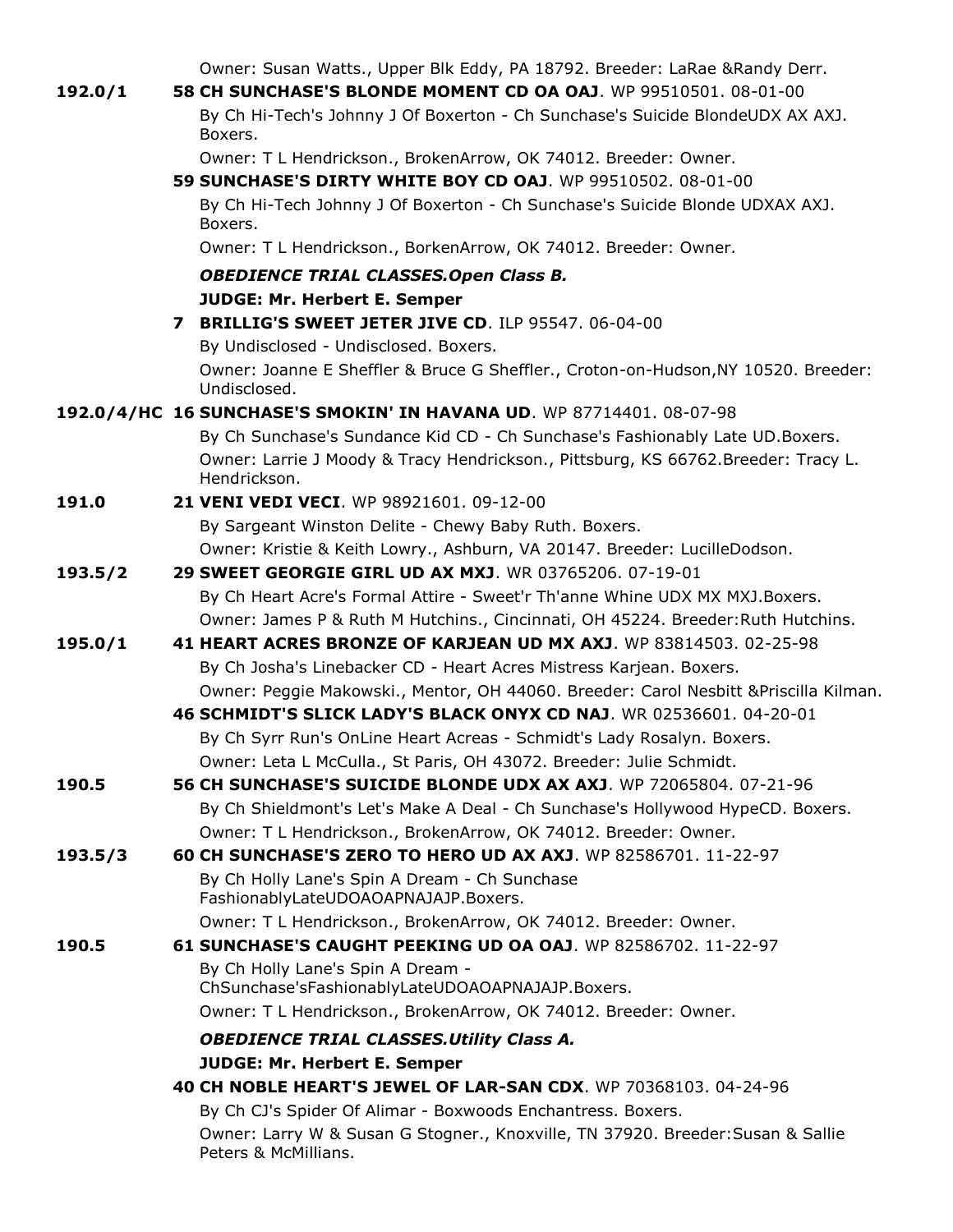| 51 HARPO'S CERTAINCHARM D'JACQUET CDX. WR 00094102. 07-10-00 |
|--------------------------------------------------------------|
|                                                              |

By Ch Jacquet's Bravo of Goldfield - Jacquet's Heilocentric CDX. Boxers. Owner: Mary Nee & Karla Spitzer., Fairview Heights, IL 622083521.Breeder: Karla Spitzer & Scott Friedman.

## *OBEDIENCE TRIAL CLASSES.Utility Class B.*

|         | UBEDIENCE TRIAL CLASSES.OUTILY CIASS B.                                                           |
|---------|---------------------------------------------------------------------------------------------------|
|         | <b>JUDGE: Mr. Edward H. Haas</b>                                                                  |
| 192.0/1 | 16 SUNCHASE'S SMOKIN' IN HAVANA UD. WP 87714401. 08-07-98                                         |
|         | By Ch Sunchase's Sundance Kid CD - Ch Sunchase's Fashionably Late UD. Boxers.                     |
|         | Owner: Larrie J Moody & Tracy Hendrickson., Pittsburg, KS 66762.Breeder: Tracy L.<br>Hendrickson. |
| 191.5/2 | 17 OTCH SUNCHASE'S NO SPIKED HEELS UDX. WP 54806601, 02-19-94                                     |
|         | By Ch Rochils Grande Marshall - Sunchase's Jumpstart M'Heart CD. Boxers.                          |
|         | Owner: Larrie J Moody & Tracy Hendrickson., Pittsburg, KS 66762.Breeder: Tracy L.<br>Hendrickson. |
|         | <b>29 SWEET GEORGIE GIRL UD AX MXJ.</b> WR 03765206, 07-19-01                                     |
|         | By Ch Heart Acre's Formal Attire - Sweet'r Th'anne Whine UDX MX MXJ.Boxers.                       |
|         | Owner: James P & Ruth M Hutchins., Cincinnati, OH 45224. Breeder: Ruth Hutchins.                  |
|         | 41 HEART ACRES BRONZE OF KARJEAN UD MX AXJ. WP 83814503. 02-25-98                                 |
|         | By Ch Josha's Linebacker CD - Heart Acres Mistress Karjean. Boxers.                               |
|         | Owner: Peggie Makowski., Mentor, OH 44060. Breeder: Carol Nesbitt & Priscilla Kilman.             |
|         | 52 SHERWOOD'S EMERALD LADY UD NA NAJ. WP 82222501. 12-11-97                                       |
|         | By Ch Savoy Sicilian Stiletto CD - Ch Ruffian's Ryan Of Sherwood UD.Boxers.                       |
|         | Owner: Jane Tully., Canton, MA 02021. Breeder: Colleen Fleury.                                    |
|         | 56 CH SUNCHASE'S SUICIDE BLONDE UDX AX AXJ. WP 72065804. 07-21-96                                 |
|         | By Ch Shieldmont's Let's Make A Deal - Ch Sunchase's Hollywood HypeCD. Boxers.                    |
|         | Owner: T L Hendrickson., BrokenArrow, OK 74012. Breeder: Owner.                                   |
| 188.5/3 | <b>60 CH SUNCHASE'S ZERO TO HERO UD AX AXJ.</b> WP 82586701, 11-22-97                             |
|         | By Ch Holly Lane's Spin A Dream - Ch Sunchase<br>FashionablyLateUDOAOAPNAJAJP.Boxers.             |
|         | Owner: T L Hendrickson., BrokenArrow, OK 74012. Breeder: Owner.                                   |
|         | 61 SUNCHASE'S CAUGHT PEEKING UD OA OAJ. WP 82586702. 11-22-97                                     |
|         | By Ch Holly Lane's Spin A Dream -<br>ChSunchase'sFashionablyLateUDOAOAPNAJAJP.Boxers.             |
|         | Owner: T L Hendrickson., BrokenArrow, OK 74012. Breeder: Owner.                                   |
|         | <b>OBEDIENCE TRIAL CLASSES. Brace Competition (Obedience).</b>                                    |
|         | <b>JUDGE: Mr. Herbert E. Semper</b>                                                               |
| 185.5/1 | 47 BENCHMARK'S JOE LOUIS NA OAJ. WP 98257603. 07-08-00                                            |
|         | By Ch Encore's Rock Solid - Benchmark's Kwik Cash. Boxers.                                        |
|         | Owner: Brenda & Charles Staley., Monrovia, IN 46157. Breeder: EllenEllerman & Jerra               |
|         | Ackerman.                                                                                         |
| 185.5   | 48 STALEY'S SADIE GIRL CD AX AXJ. WP 86163402. 06-18-98                                           |
|         | By Pritiboy Butch Koenig - Comanche Bethsheba. Boxers.                                            |
|         | Owner: Brenda Staley., Monrovia, IN 46157. Breeder: Rhonda Peter.                                 |
| 185.0/2 | 60 CH SUNCHASE'S ZERO TO HERO UD AX AXJ. WP 82586701. 11-22-97                                    |
|         | By Ch Holly Lane's Spin A Dream - Ch Sunchase<br>FashionablyLateUDOAOAPNAJAJP.Boxers.             |
|         | Owner: T L Hendrickson., BrokenArrow, OK 74012. Breeder: Owner.                                   |

**185.0 61 SUNCHASE'S CAUGHT PEEKING UD OA OAJ**. WP 82586702. 11-22-97